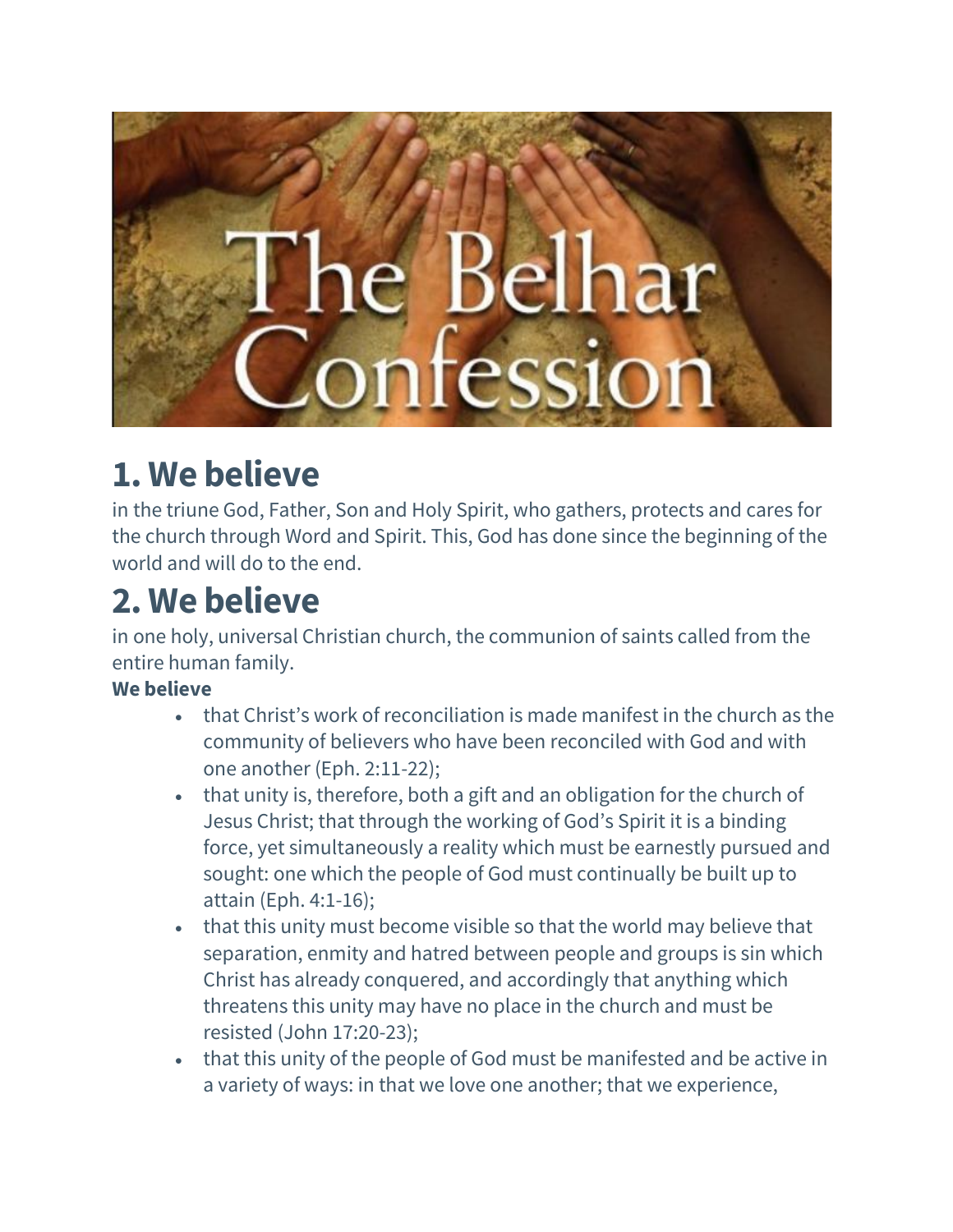practice and pursue community with one another; that we are obligated to give ourselves willingly and joyfully to be of benefit and blessing to one another; that we share one faith, have one calling, are of one soul and one mind; have one God and Father, are filled with one Spirit, are baptized with one baptism, eat of one bread and drink of one cup, confess one name, are obedient to one Lord, work for one cause, and share one hope; together come to know the height and the breadth and the depth of the love of Christ; together are built up to the stature of Christ, to the new humanity; together know and bear one another's burdens, thereby fulfilling the law of Christ that we need one another and upbuild one another, admonishing and comforting one another; that we suffer with one another for the sake of righteousness; pray together; together serve God in this world; and together fight against all which may threaten or hinder this unity (Phil. 2:1-5; 1 Cor. 12:4-31; John 13:1-17; 1 Cor. 1:10-13; Eph. 4:1-6; Eph. 3:14-20; 1 Cor. 10:16-17; 1 Cor. 11:17-34; Gal. 6:2; 2 Cor. 1:3-4);

- that this unity can be established only in freedom and not under constraint; that the variety of spiritual gifts, opportunities, backgrounds, convictions, as well as the various languages and cultures, are by virtue of the reconciliation in Christ, opportunities for mutual service and enrichment within the one visible people of God (Rom. 12:3-8; 1 Cor. 12:1-11; Eph. 4:7-13; Gal. 3:27-28; James 2:1-13);
- that true faith in Jesus Christ is the only condition for membership of this church.

#### **Therefore, we reject any doctrine**

- which absolutizes either natural diversity or the sinful separation of people in such a way that this absolutization hinders or breaks the visible and active unity of the church, or even leads to the establishment of a separate church formation;
- which professes that this spiritual unity is truly being maintained in the bond of peace while believers of the same confession are in effect alienated from one another for the sake of diversity and in despair of reconciliation;
- which denies that a refusal earnestly to pursue this visible unity as a priceless gift is sin;
- which explicitly or implicitly maintains that descent or any other human or social factor should be a consideration in determining membership of the church.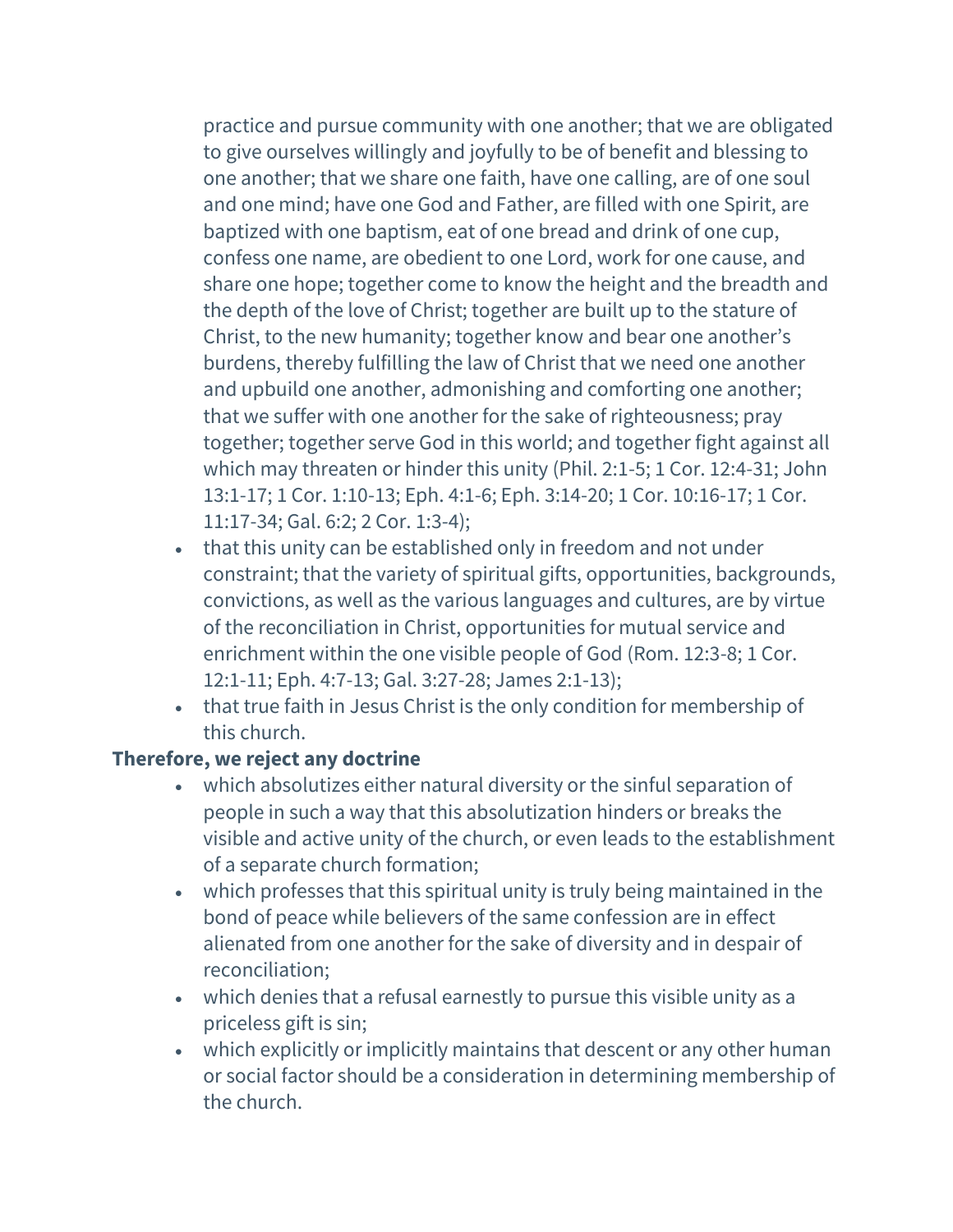### **3. We believe**

- that God has entrusted the church with the message of reconciliation in and through Jesus Christ, that the church is called to be the salt of the earth and the light of the world, that the church is called blessed because it is a peacemaker, that the church is witness both by word and by deed to the new heaven and the new earth in which righteousness dwells (2 Cor. 5:17-21; Matt. 5:13-16; Matt. 5:9; 2 Peter 3:13; Rev. 21-22).
- that God's lifegiving Word and Spirit has conquered the powers of sin and death, and therefore also of irreconciliation and hatred, bitterness and enmity, that God's lifegiving Word and Spirit will enable the church to live in a new obedience which can open new possibilities of life for society and the world (Eph. 4:17–6:23, Rom. 6; Col. 1:9-14; Col. 2:13-19; Col. 3:1–4:6);
- that the credibility of this message is seriously affected and its beneficial work obstructed when it is proclaimed in a land which professes to be Christian, but in which the enforced separation of people on a racial basis promotes and perpetuates alienation, hatred and enmity;
- that any teaching which attempts to legitimate such forced separation by appeal to the gospel, and is not prepared to venture on the road of obedience and reconciliation, but rather, out of prejudice, fear, selfishness and unbelief, denies in advance the reconciling power of the gospel, must be considered ideology and false doctrine.

#### **Therefore, we reject any doctrine**

• which, in such a situation, sanctions in the name of the gospel or of the will of God the forced separation of people on the grounds of race and color and thereby in advance obstructs and weakens the ministry and experience of reconciliation in Christ.

### **4. We believe**

- that God has revealed himself as the one who wishes to bring about justice and true peace among people;
- that God, in a world full of injustice and enmity, is in a special way the God of the destitute, the poor and the wronged;
- that God calls the church to follow him in this, for God brings justice to the oppressed and gives bread to the hungry;
- that God frees the prisoner and restores sight to the blind;